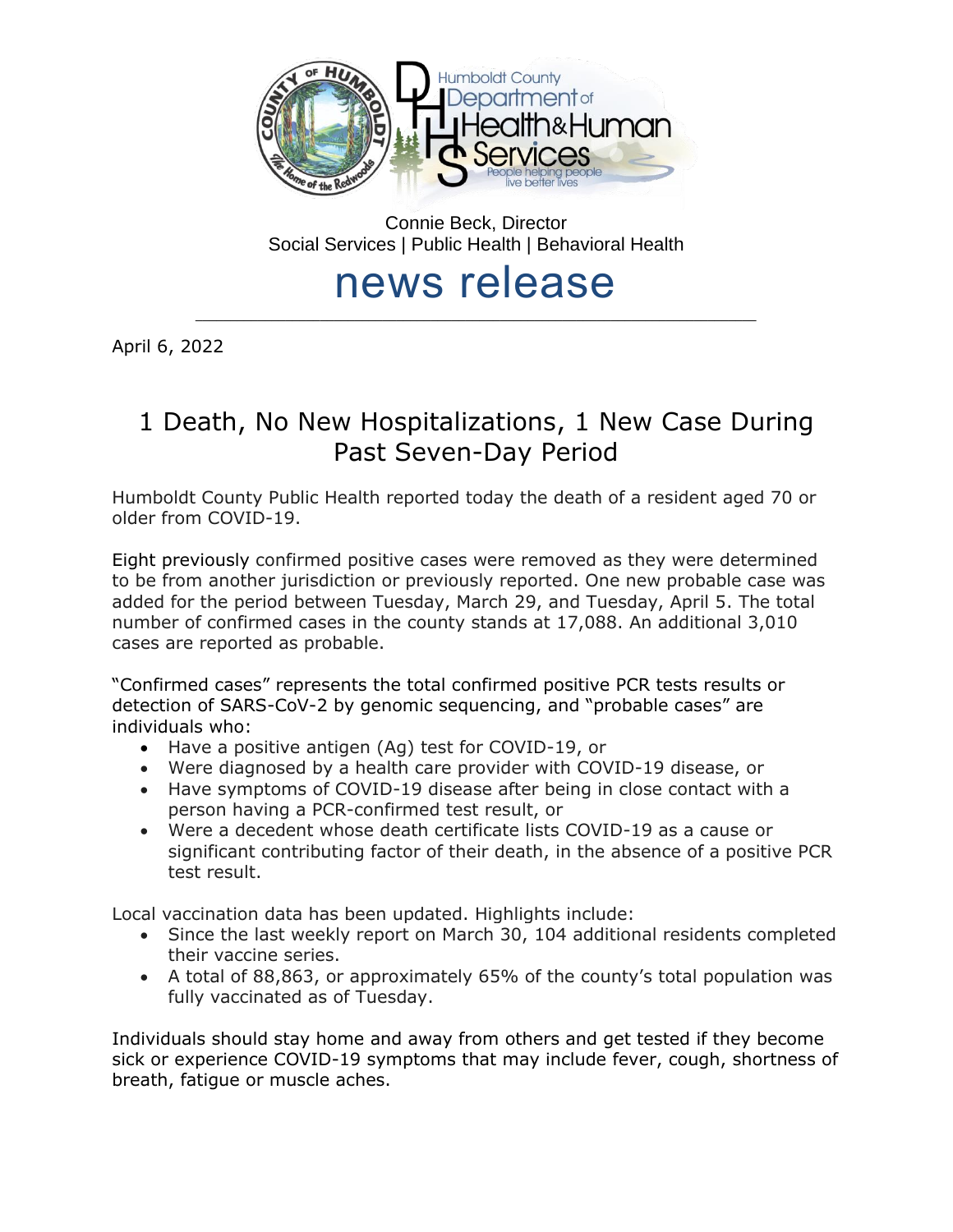OptumServe offers rapid antigen testing and PCR testing services at the Wharfinger site in Eureka Monday through Friday from 7 a.m. to 7 p.m. Appointments for all testing services are strongly recommended and can be made at [lhi.care/covidtesting](https://lhi.care/covidtesting) or by calling 888-634-1123.

Vaccines remain readily available and, as always, Humboldt County's vaccination and testing services are available free of charge. Walk-ins are welcome at all Public Health clinics and some pharmacy vaccination sites. Appointments can also be made at [MyTurn.ca.gov.](https://myturn.ca.gov/)

Second booster shots of Pfizer and Moderna are now available for those 50 and older, as well as certain immunocompromised individuals, as long as it has been four months since your first booster shot, at all Humboldt County Public Health vaccine clinics. It must be four months since your first booster shot. You can also check with your pharmacy about availability. To check the availability of a specific vaccine, visit the [vaccines.gov](https://www.vaccines.gov/search/) page, or text your ZIP code to 438829 to locate a nearby pharmacy offering vaccines.

See the schedule below for specific Public Health vaccination and testing clinic dates, times, locations and available services. Questions about clinic services can be directed to Public Health at 707-445-6201.

### **Eureka — Thursday, April 7, 10 a.m. to 3 p.m.**

Betty Kwan Chinn Day Center Family Clinic (133 Seventh St.) Ages 5 and older Pfizer/Johnson & Johnson/Moderna PCR and rapid testing available on a first-come first-served basis. Walk-ins are welcome.

### **Eureka — Friday, April 8, 1 to 8 p.m.**

Wharfinger Family Clinic (1 Marina Way) Ages 5 and older Pfizer/Johnson & Johnson/Moderna PCR and rapid testing offered through OptumServe on the lower floor of the Wharfinger Building. Walk-ins are welcome.

### **Eureka — Saturday, April 9, 11 a.m. to 4 p.m.**

Jefferson Community Center Family Clinic (1000 B St.) Ages 5 and older Pfizer/Johnson & Johnson/Moderna PCR and rapid testing available on a first-come first-served basis. Walk-ins are welcome.

#### **Eureka — Monday, April 11, 9 a.m. to 3:30 p.m. Closed from noon to 1 p.m.**

Public Health Main Office (529 I St.) Ages 5 and older